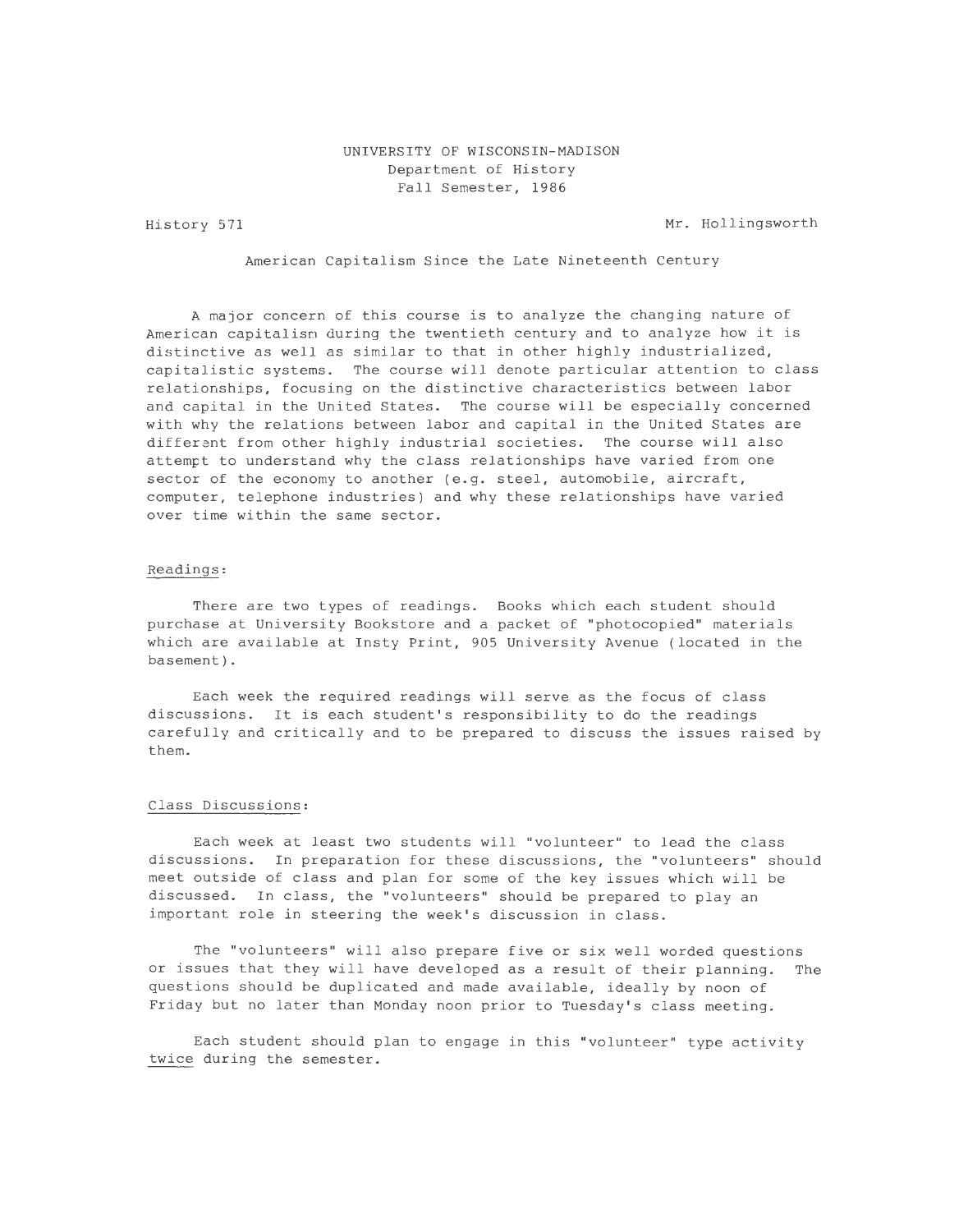## Written Work:

There will be one examination in this course. It will be on December 2 and will be rather comprehensive in nature. In addition, each student is to write two papers. Each paper will be similar in that they are to be "think pieces" that confront major problems or questions posed by the course (through readings and/or class discussions). The model for these papers will be essays which appear in either The New York Review of Books or Reviews in American History. Each student very early in the semester should become quite familiar with these publications. Each paper should be typed and should be between 8 and 12 double-spaced pages.

All paper topics must be approved in advance by Mr. Hollingsworth. Each student is advised to choose the paper topics well in advance of the date when the papers are due.

## Deadlines:

- First Paper: October 7, topic and sources for paper submitted in writing to Mr. Hollingsworth for approval. October 28, paper due.
- Second Paper: November 11, topic and sources for paper submitted in writing to Mr. Hollingsworth. December 9, paper due.

#### Policy on Deadlines and Incompletes:

A seminar involves collective effort. It works well only if everyone works together and if all participants collaborate, on time and in tandem. In a lecture course, if you ease up or do not do the work, you injure only yourself. In a seminar, however, if you ease up or do not cooperate with the entire class, you injure the quality of the entire class. Hence, it is necessary that you fulfill all assignments on time.

Attendance at seminar sessions is obligatory, illness or family emergency being the only valid excuse for an absence. In case of illness, please phone the secretary of the History Department to inform us of your absence.

All written assignments must be completed by the dates noted above. Incompletes will not be given except under unusual and verifiable circumstances (serious medical problems or family emergencies).

It is expected that students can and will express their ideas in clear, simple English prose. Students having difficulty in doing that or having uncertain writing skills, should make use of office hours to discuss their difficulties.

Office hours are held for your benefit. Please make use of them, not just in the first and the last weeks of the term.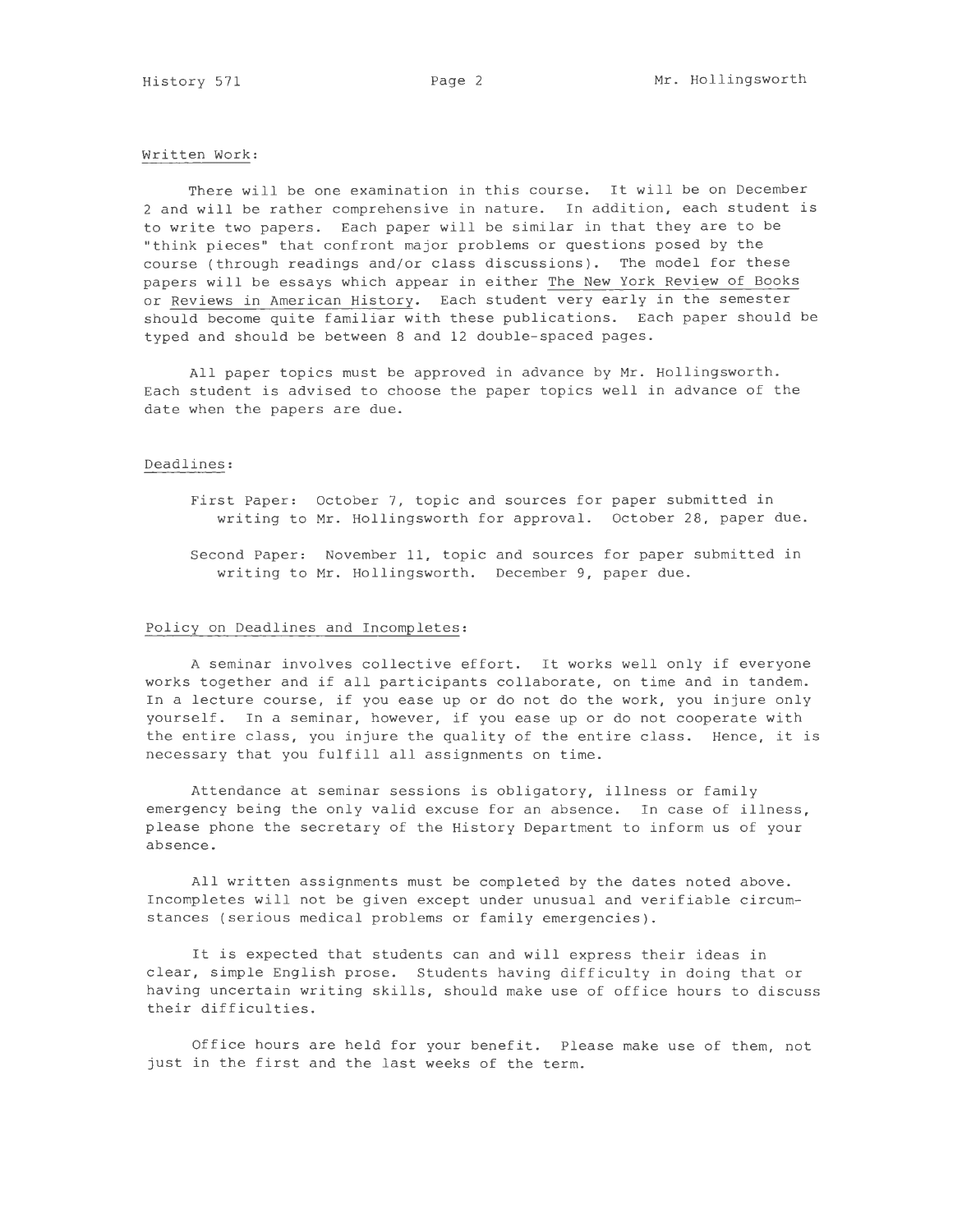Students who do not have a good background in American History should buy a used college textbook or borrow one from the library. The chapters relevant to the topic under discussion should be read in preparation for each week's assignment.

Any textbook will do, but I will recommend the following: Norton, Chaudacoff, et. al., A People and A Nation (Houghton, Mifflin Co.), and Blum et. al., The National Experience (Harcourt, Brace).

#### Grading Policy:

| 15 Percent: | General involvement (attendance and class participation     |
|-------------|-------------------------------------------------------------|
|             | in discussions).                                            |
| 15 Percent: | Based on contribution from leadership from supplemen-       |
|             | tary readings during the two occasions described above.     |
|             | 46.3 Percent: 23.3 percent based on each of the two papers. |
|             | 23.3 Percent: Examination.                                  |

#### Discussion Topics and Reading Assignments:

September 2: Introduction: Discussion of course mechanics

1. Rogers Hollingsworth and Robert Hanneman, "Leftist Governments, Working Class Power, and the Political Economy of Advanced Capitalist Societies" (Packet)

September 9: The Problem of Socialism in the U.S.

- 2. Seymour Lipset, "Why No Socialism in the United States" (Packet)
- 3. Introductory essay to Werner Sombart's Why Is There No Socialism in the United States? (Packet)
- 4. Weinstein, "The Problems of the Socialist Party" (Packet)
- 5. John Laslett, "Reflections on the Failure of Socialism in the American Federation of Labor" (Packet)

September 16: The Transformation of American Business

- 6. Alfred Chandler, "The Rise of Big Business" (Packet)
- 7. Alfred Chandler, "The United States: The Seedbed of Managerial Capitalism" (Packet)
- 8. Alfred Chandler, "Organizational Innovations" (Packet)
- 9. Alfred Chandler, "Industries Not Accepting New Structure" (Packet)

September 23, 30: Labor and the Transformation of the American Economy

10. Dan Clawson, Bureaucracy and the Labor Process, Chapters 3 and 4 (Packet)